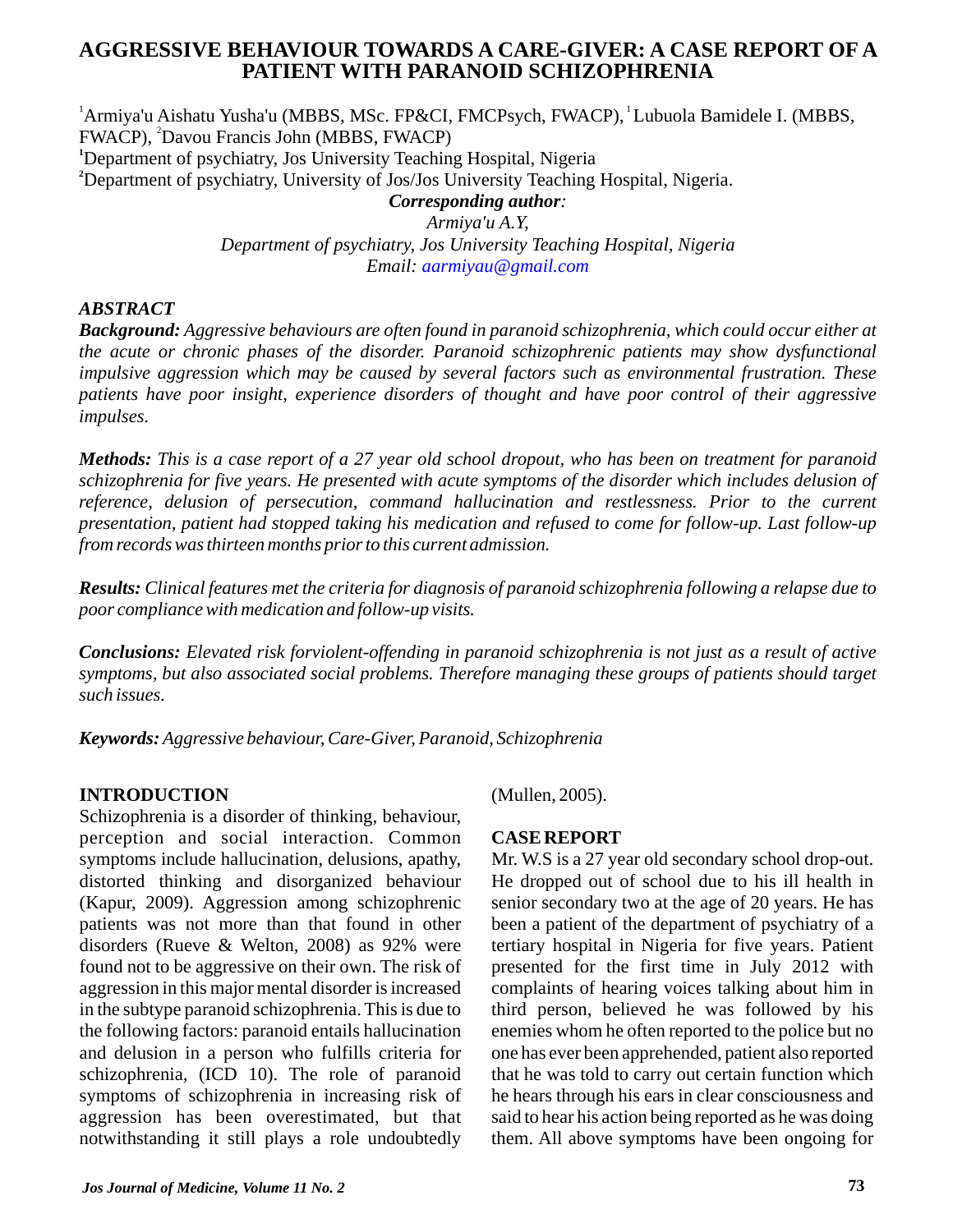about 6 weeks before he presented. There was no history of substance or drug abuse or any form of physical illness prior to onset of symptoms.

At that time, patient was assessed and a diagnosis of paranoid schizophrenia was made based on ICD-10 diagnostic criteria. He was admitted and treated with antipsychotic medication. Patient was discharged after six weeks when symptoms resolved and patient had gained insight to his problem. He was followed up consecutively for two years after which his follow-up and medication compliance became erratic. He was last seen at follow-up thirteen months ago before his current presentation.

Patient reported to the psychiatry unit on the  $29<sup>th</sup>/December/2016$  with complains of command hallucination, delusion of reference, delusion of persecution and restlessness of two weeks duration. He was taken to the prayer house and for traditional medication all to no avail. His father insisted that he was brought to the hospital because his symptoms are similar to the previous symptoms he had which warranted his first admission. A lot of resistance ensued before patient came in for consultation. Mr. W.S was admitted in the male ward and commenced his treatment immediately. The management team was informed and took over management of the patient from the emergency team. Patient initially refused to take his medication which warranted depot medication.

A week into admission about 10:30pm, patient was reported to have stabbed another patient's care-giver with a kitchen knife on the abdominal wall. The eyewitness immediately held the patient and informed the nursing staff who collected the knife and hurriedly took the victim to a specialist hospital. The patient was restraint physically and the doctor on call was informed. When Mr. W.S was questioned about what happened, he reported that he acted in self defence because the victim was about to attack him physically and he was told by a voice to stab him with a knife. The patient believed that the victim was a threat and his persecutor; he was commanded by a voice to stab him because the victim was dangerous and will eventually kill him the patient.

The victim (care-giver) Mr. A.D is a 22 year old student, who is the son of another patient. He was a calm young man who took care of his mentally ill father. He had no problem with anyone including the patient. Mr. A.D was at the wrong place and at the wrong time, because it was a random event. He was rushed to the emergency unit of a specialist hospital

where he was attended to immediately. Victim had a stab wound on his abdomen, bleeding was arrested and investigations were carried out for emergency laparotomy. His vital signs were all stable and investigations were within normal limit.He had emergency laparotomy done, no vital organ was damaged and no internal bleeding. He had antibiotic medication prescribed and was on admission for three weeks. The managing team wrote to the teaching hospital to pay the bills for the victim since the incident occurred within the hospital.

## **DISCUSSION**

The relationship between schizophrenia and aggression is of long-standing importance with implication for treatment, research and public policy. Effectively preventing and managing aggression not only benefits patients and their families, but also provides a safer escalate to violent crimes such as manslaughter and murder.

Our patient had some peculiarities that are worthy of note. He had a relapsed schizophrenic illness due to non-compliance, active psychopathology and also perpetrated a violent act against an unrelated caregiver while on admission in a tertiary hospital at the hour of 10:30pm.

Clinically, we were able to establish the presence of active symptoms of paranoia in the patient which manifested from his abnormal belief and secondarily systematized through voices giving him a command to attack the victim. In the presence of hallucination particularly commanding auditory hallucination, risk of violence is increased due to compliance with the command the patient receives especially when the voice is familiar, (Junginger, 1990). Also in patients experiencing delusions of persecution believing someone is out to harm or attack patient, they may preemptively attack the victim in self defence (protecting themselves). Our patient in the case report heard a voice commanding him to attack the victim who he believed was out to harm him and he obeyed the command by attacking the victim in self-defence.

The event surrounding the act suggests he actually planned it and intended to kill considering his choice of weapon, the time and perceived belief that it's an act of self-defence. Moreover, it is a period when activities in the ward are usually at its lowest ebb. In another manner, it can also suggest that intensity of the hallucinatory experience was more at this hour of the night.Paranoid delusions with threats, in a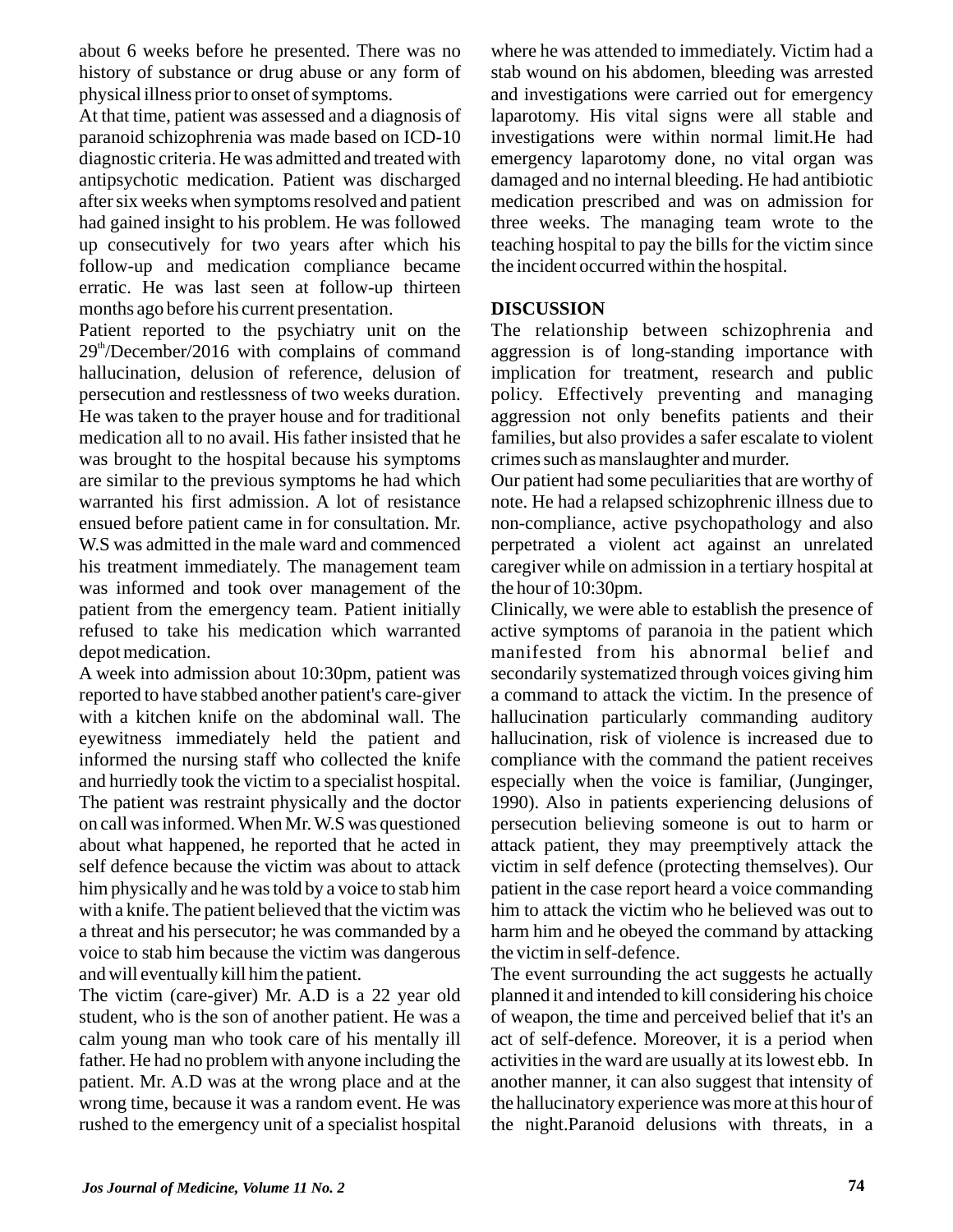mentally disordered patients is more likely and has a two fold increase for aggression when compared with psychotic patients who are not paranoid, (Flannery et al, 2001). When a schizophrenic patient believes someone controls his thoughts or mind which is found in paranoid schizophrenia "control override" or passivity phenomenon, it heightens violent behaviours, (Link, Stueve, & Phelan, 1998). This act confirms earlier studies which considered aggression to occur in response to psychotic experience, especially delusions and hallucinations and that the content of the psychotic symptom may be significant in relation to dangerous behavior (Witt et al 2013). Similarly, it was also reported that the type and degree of patient's psychopathology are important factors determining aggression in a study carried out in this hospital (Chukwujekwu & Stanley 2011).

More worrisome is the fact that the patient attacked a caregiver unrelated to him thereby making a case for protection of not only the family members but also



unrelated caregivers in close proximity to schizophrenic inpatients.

We can comfortably extrapolate from this report that risk assessment is very important in schizophrenic patients with active positive symptoms such as command hallucination and persecutory delusion. They should also be managed in a special unit with adequate provisions for 24 hours surveillance and appropriate treatment measures for aggression.

#### **Conclusion**

Elevated risk forviolent-offending in paranoid schizophrenia is not just as a result of active symptoms, but also associated social problems. Therefore managing this group of patients should target such issues. For this to be achieved, service delivery system needs to be restructured and professionals in the care re-educated.

#### **References**

Chuckwujekwu D.C., Stanley P.C. (2011). Prevalence and Correlates of Aggression among Psychiatric Inpatients at Jos University Teaching Hospital. Niger J ClinPract, 14, 163-167.

Flannery, R.B, Jr., Stone, P., Rego, S., and Walker, A.P. (2001). Characteristics of staff victims of patients' assault: ten year analysis of the Assaulted Staff Action Program. *Psychiatr Q,* 72, 237-248. Junginger, J. (1990). Command hallucinations and the prediction of dangerousness. *PsychiatrServ,* 46, 911-914.

Kapur, S. (2009). Schizophrenia. *Lancet*, 374, 635- 45.

Link, B.G., Stueve, A., and Phelan, J. (1998). Psychotic symptoms and violent behaviours: probing the components of "thereat/controloverride" symptoms. Soc Psychiatry *PsychiatrEpidemiol*, 33, 55-60.

Moran, P., Walsh, E., Tyrer, P., et al (2003). Impact of comorbid personality disorder in schizophrenia. *Schizophrenia Bulletin*, 30, 791-802.

Mullen, P.E. (2005). Schizophrenia and violence: from correlation to preventive strategies. Plenary lecture delivered at the Royal College of Psychiatrist. Annual Meeting held in Edinburg.